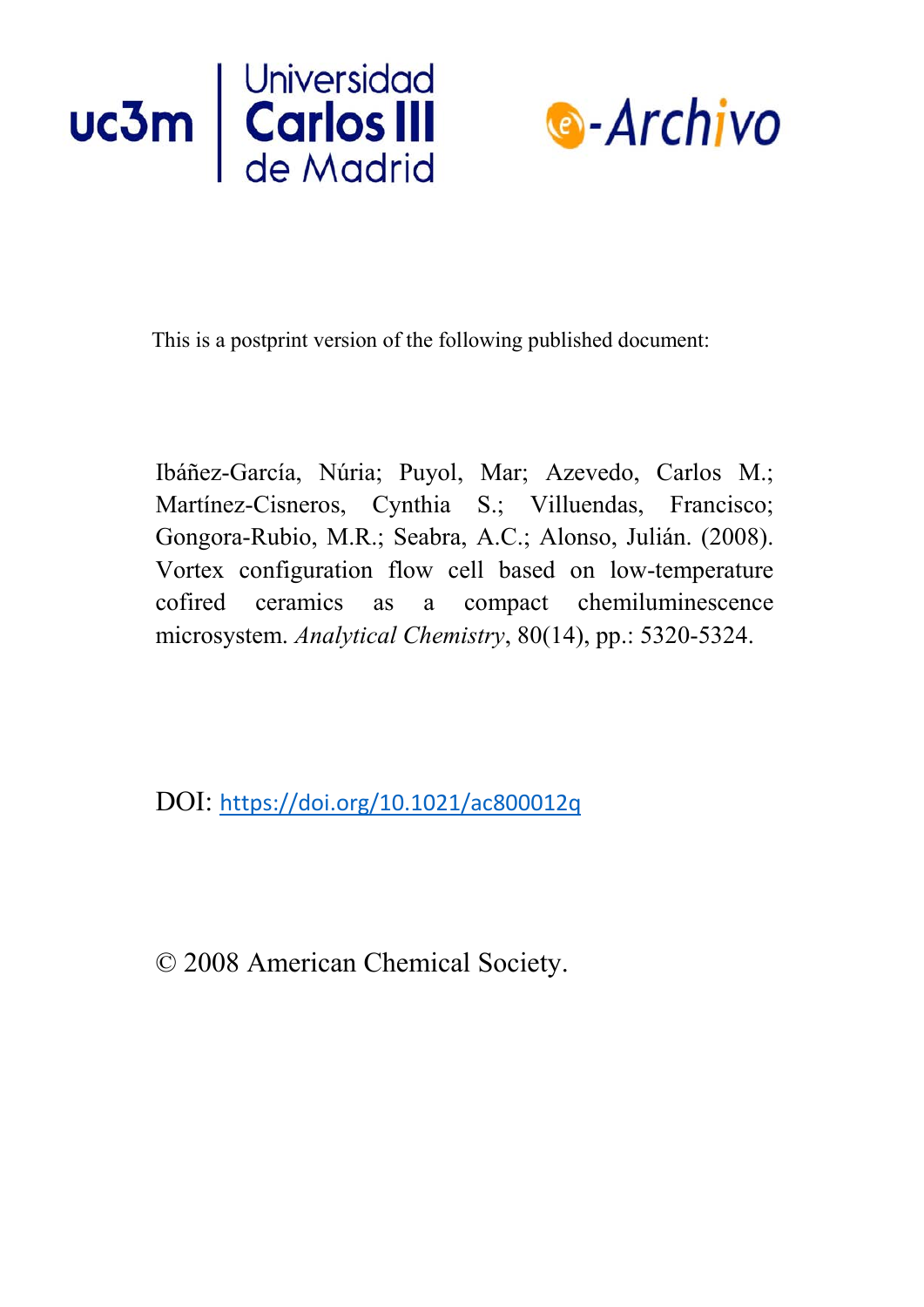# **Vortex Configuration Flow Cell Based on Low-Temperature Cofired Ceramics As a Compact Chemiluminescence Microsystem**

**Nu´ ria Iba´ n˜ez-Garcı´a, Mar Puyol, Carlos M. Azevedo, Cynthia S. Martı´nez-Cisneros, Francisco Villuendas, M. R. Gongora-Rubio, A. C. Seabra, and Julia´ n Alonso**

**The integration of optical detection methods in continuous flow microsystems can highly extend their range of application, as long as some negative effects derived from their scaling down can be minimized. Downsizing affects to a greater extent the sensitivity of systems based on absorbance measurements than the sensitivity of those based on emission ones. However, a careful design of the instrumental setup is needed to maintain the analytical features in both cases. In this work, we present the construction and evaluation of a simple miniaturized optical system, which integrates a novel flow cell configuration to carry out chemiluminescence (CL) measurements using a simple photodiode. It consists of a micromixer based on a vortex structure, which has been constructed by means of the low-temperature cofired ceramics (LTCC) technology. This mixer not only efficiently promotes the CL reaction due to the generated high turbulence but also allows the detection to be carried out in the same area, avoiding intensity signal losses. As a demonstration, a flow injection system has been designed and optimized for the detection of cobalt(II) in water samples. It shows a linear response between 2 and** 20  $\mu$ M with a correlation of  $r > 0.993$ , a limit of detection of 1.1  $\mu$ M, a repeatability of RSD = 12.4 %, and an analysis **time of 17 s. These results demonstrate the suitability of the proposal to the determination of compounds involved in CL reactions by means of an easily constructed versatile device based on low-cost instrumentation.**

Innovation in optochemical sensing is focused on the development of sophisticated transduction phenomena and their associated technologies. Additionally, direct sensing schemes based on well-known optical methods have been adapted to provide more robust, reliable, and portable instruments. Nevertheless, the required characteristics to measure real samples with complex matrixes have hindered their direct application. To solve this drawback, sensing systems including additional stages of sample treatment have been designed. The final aim is to maintain or improve the required analytical features (selectivity, sensitivity, accuracy, etc.) in a direct sensing operation by the incorporation of sample conditioning steps. In this way, miniaturization provides the tools to obtain compact and robust analytical systems, capable of rapidly and continuously supplying analytical information.

Microtechnology provides a great opportunity to satisfy the requirements derived from the need to integrate and miniaturize analytical systems, and it is currently being one of the most active research fields in this scope. Conversely, limitations of the employed technologies and materials exist. For instance, due to the restrictions of some typical fabrication techniques and materials (silicon, glass, polymers) on the construction of threedimensional structures, it is a challenge to integrate monolithically the electronic control of devices and actuators in the same fluidic platform. In the last years, green tape or low-temperature cofired ceramics (LTCC) have been used as novel substrates to fabricate micro total analysis systems (*µ*-TAS), due to the combination of some of their main advantages. The most remarkable benefit is that they permit the easy and extremely rapid construction of multilayered miniaturized analytical systems without showing common handicaps, such as the need of clean room facilities or the sealing between layers to avoid liquid leakage. Moreover, these materials have been commonly used for electronic applications and are perfectly compatible with the screen-printing technology. Hence, electronics and fluidics can be easily integrated within the same substrate, allowing the procurement of a real micro total analysis system.<sup>1</sup> These miniaturized devices are of great interest as in some aspects they potentially improve the efficiency of conventional laboratory techniques. First, they allow for minimization of the volume of reagents, which is particularly important for those of high cost or in cases where only a little amount of sample is feasible. This also permits the use of higher reagent concentrations, and then better reaction kinetics and detection limits are attained. Furthermore, as the volume of byproducts and leftovers are reduced, this collaborates for the development of sustainable systems.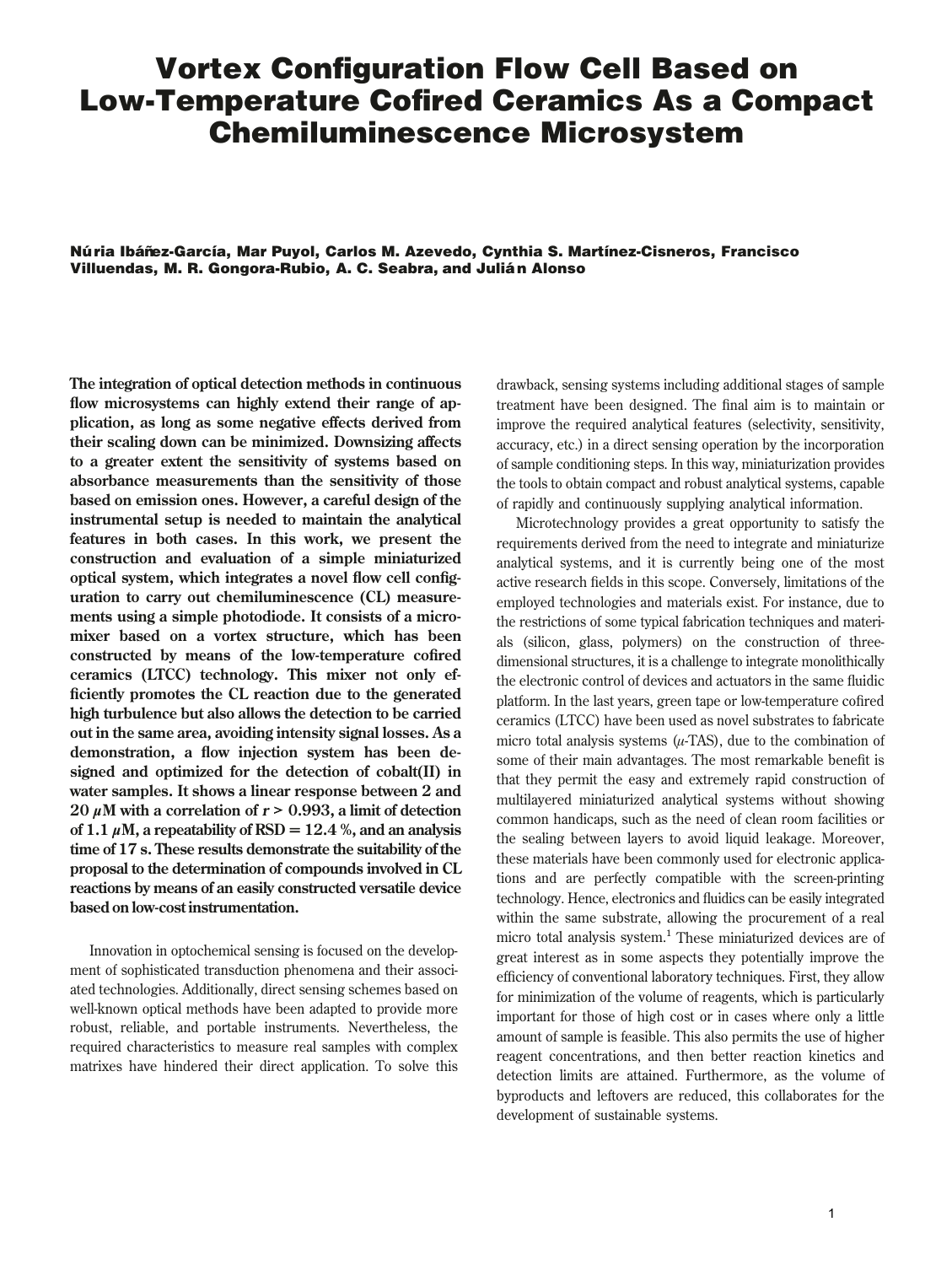Among the different optical detection techniques, chemiluminescence (CL) shows some interesting advantages, including high sensitivity, low detection limits, and fastness (the signal is generated in a few seconds and, in some cases, is stable for some hours), and the procedures for the detection are simple enough to be easily implemented in microanalyzers. For example, Fletcher et al.2 reported more than 200 species detectable by means of CL reactions (pharmaceutical compounds, environmental pollutants, biomedical analytes, etc.). Zhang et al.<sup>3</sup> reviewed interesting applications of CL reactions, as well as the latest advances in this topic. Some microanalyzers using this optical detection system have already been reported. Some of them integrate passive micromixers to enhance the mixing between reagents. On the whole, sample-reagent mixing has been achieved through a T-piece followed by an integrated spiral or compact serpentine flow cell with different 180° U-turn channels. In this sense, Nakamura et al.4 presented an integrated spiral flow cell made of silicon, Danielson et al.<sup>5</sup> showed the same configuration but made of Teflon. Zhang et al.<sup>6</sup> proposed a compact serpentine cell located over the detector.

However, a compromise situation between a simple and fast fabrication technology and an adequate sample throughput has not been achieved yet. In order to enhance fast mixing, a threedimensional vortex configuration can be used. Lin et al.<sup>7</sup> employed the self-rotation of fluids from multiple injection channels to produce three-dimensional vortexes in a circular mixing chamber fabricated on a multilayered glass substrate. In this work, we propose the use of this mixing concept to design a CL microflow cell, which can be easily integrated in a micro total analysis system. Furthermore, the use of the LTCC technology is proposed to take advantage of its multilayer fabrication capabilities. $8,9$ 

The efficient mixing promoted by this mixer is reached once the vortex has been generated. In this conditions, which are achieved sufficiently increasing the flow rate, a multilamination effect that favors the mixing is created.

Taking into account that one of the main characteristics of the CL reactions is the fast signal decrease once the maximum intensity has been reached, it is a great advantage to place the detection system in front of the area where the reaction is developed. The proposed fluidic platform design enables this configuration, so that light collection can be optimized and signal intensity losses can be avoided.

This paper presents the fabrication and evaluation of a versatile microanalyzer, which integrates a vortex efficient mixer acting as a flow cell allowing use of a simple, inexpensive, and miniaturized PIN photodiode detector for CL determinations.

## **EXPERIMENTAL SECTION**

**LTCC Devices Construction.** Ceramic green tapes 951 (254 *µ*m thickness) purchased from DuPont were used as described elsewhere.<sup>1</sup> The characteristic that makes this material so interesting for our purposes is the fact that the tapes can be easily mechanized by means of a standard milling machine or a laser in the green stage (before they are sintered), when they are still soft and pliable. In this case, the final device was the result of overlapping a total amount of 15 layers with 8 different mechanized structures. The design of each individual layer by means of a CAD software was done taking into account the shrinkage suffered by the ceramic tapes during the sintering step ( $\sim$ 15% in each axis).<sup>10</sup> The mechanization was performed by a LPKF Protomat C100/ HF milling machine. Once the layers were overlapped, they were placed between two stainless steel sheets with four aligning marks and laminated following a thermocompression process, which consisted of applying <sup>∼</sup>3000 psi for 3-4 min at 100 °C. After that, the sintering was carried out in a furnace with programmable software (Carbolite CBCWF11/23P16, Afora, Spain), so that a concrete temperature profile could be applied.

Figure 1A shows the CAD designs of the overlapped layers for the four inlet vortexes and the three-dimensional inner structure of one of the micromixers. Figure 1B shows a mechanized layer that contains the distribution channels of the vortex chamber. Finally, parts C and D of Figure 1 show the front face of one of the vortex cells and its coupling to the photodiode detection system. Differences between the six fabricated devices are found on the diameter of the vortex flow cell (0.45, 0.9, and 1.2 cm, after the sintering step) and the number of flow inlets in the reaction chamber (4 or 8). As a final step, to seal the microflow cell, a thin glass sheet was glued to the upper face of the reaction chamber.

**Apparatus and Reagents.** Apart from the LTCC microflow cell (analyzer), the rest of the hybrid flow system setup consisted of a peristaltic pump (Gilson, Wisconsin), a six-port distribution valve (Hamilton MVP, Reno), 1.02 mm i.d. silicone tubing (Ismatec, Zurich, Switzerland) and 0.8 mm i.d. Teflon tubing (Scharlab, S.L., Cambridge, England).

A PIN silicon photodiode (Hamamatsu, S1337-66BQ) was used as a detector (see Figure 1). The software used (based on Labview) was specially designed for our applications.

All the reagents used were of analytical grade. Hydrochloric acid, sodium carbonate, and cobalt nitrate hexahydrated were purchased from Panreac. Luminol was purchased from Fluka, and hydrogen peroxide was purchased from Sigma. The concentrations of the reagents were modified in the course of the experiments in order to adapt them to each of the new experimental conditions. The first experimental conditions were adapted from the literature,<sup>11</sup> where a mixed reagent (MR) was used in order to simplify the experimental setup. The MR solution contained a luminol concentration of 650  $\mu$ M and a Co<sup>2+</sup> concentration of 60  $\mu$ M, adjusted to 1 L with Na<sub>2</sub>CO<sub>3</sub> 0.1 M and at  $pH = 10.15$  (adjusted with diluted HCl). The solution was left in a refrigerator for 48 h and kept in a dark bottle. The  $H_2O_2$ solutions were prepared daily and kept in dark bottles, as well.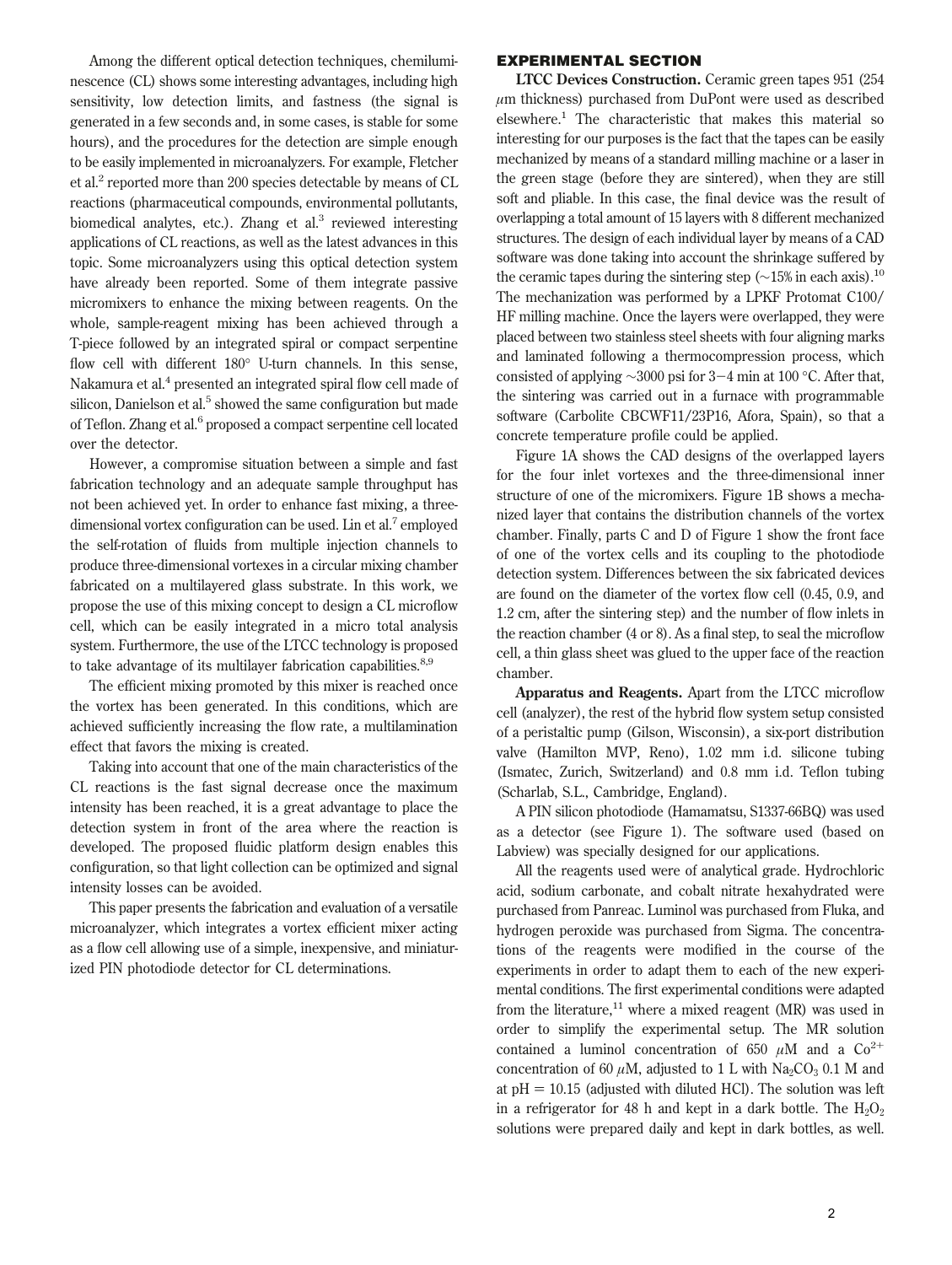

**Figure 1.** (A) CAD designs of one of the constructed devices with four flo inlets in the main reaction chamber and drawing of the inner three-dimensional structure; (B) ceramic layer containing the three engraved reaction chambers; (C) front side of one of the constructed device; (D) device directly coupled to the photodiode (photodetector Hamamatsu S1337-66BQ).

In order to clarify the presentation of the obtained results, each of the employed experimental setups will be shown in the results section.

#### **RESULTS AND DISCUSSION**

**Device Geometry, Flow Rate, and Injection Volume Optimization.** Initially, different experiments were performed to select the best flow cell geometry (diameter of mixing chamber and number of flow inlets) and to optimize hydrodynamic parameters such as sample injection volume and flow rate.

The influence of flow rate on the mixing efficiency for all the microflow cells constructed was evaluated qualitatively using phenol red and distilled water. Results obtained showed us that the higher the flow rate, the more efficient the mixing between both solutions. In Figure 2 some examples are presented showing the different mixing patterns obtained as a function of the flow rate. Low flow rates provide definite patterns with no mixing between solutions (parts A and B of Figure 2). On the contrary, high flow rates provide an adequate mixing of both solutions throughout all the chamber volume (parts C and D of Figure 2). According to these results, a high flow rate (6.67 mL/min) was chosen to obtain the most efficient mixing, which provides welldefined transitory peaks and, therefore, the best repeatability of the signals.

Given this fixed flow rate, the rest of the flow cells were evaluated using the setup depicted in Figure 3A.

For the diameter and number of flow inlets of the chamber optimization, 100  $\mu$ L of H<sub>2</sub>O<sub>2</sub> was injected as the sample, in a carrier solution (distilled water), which was mixed in the microflow cell with the reagent solution (MR), previously described. Results obtained are represented in Figure 4. As it can be seen, the best vortex flow cell configuration was the one with a 0.9 cm chamber diameter and four flow inlets. Since it provided the highest



**Figure 2.** Mixing patterns with phenol red as the coloring solution. (A) Eight inlets and low flo rate; (B) four inlets and low flo rate; (C) eight inlets and high flo rate; (D) four inlets and high flo rate.

intensities and the best signal to noise ratios, it was chosen to perform the injection volume optimization. It is clear that a high flow rate, while generating the vortex, leads to a better mixing and that this fact gives a higher signal, but when the flow cell diameter increases, a stronger resistance to the vortex flow formation is observed. This effect is more marked for a higher number of inlets because the individual effective push of each inlet flow decreases. The total flow rate is maintained but it is distributed between more inlets. This could justify the observed difference for the 1.2 cm inner diameter cell. Another factor, which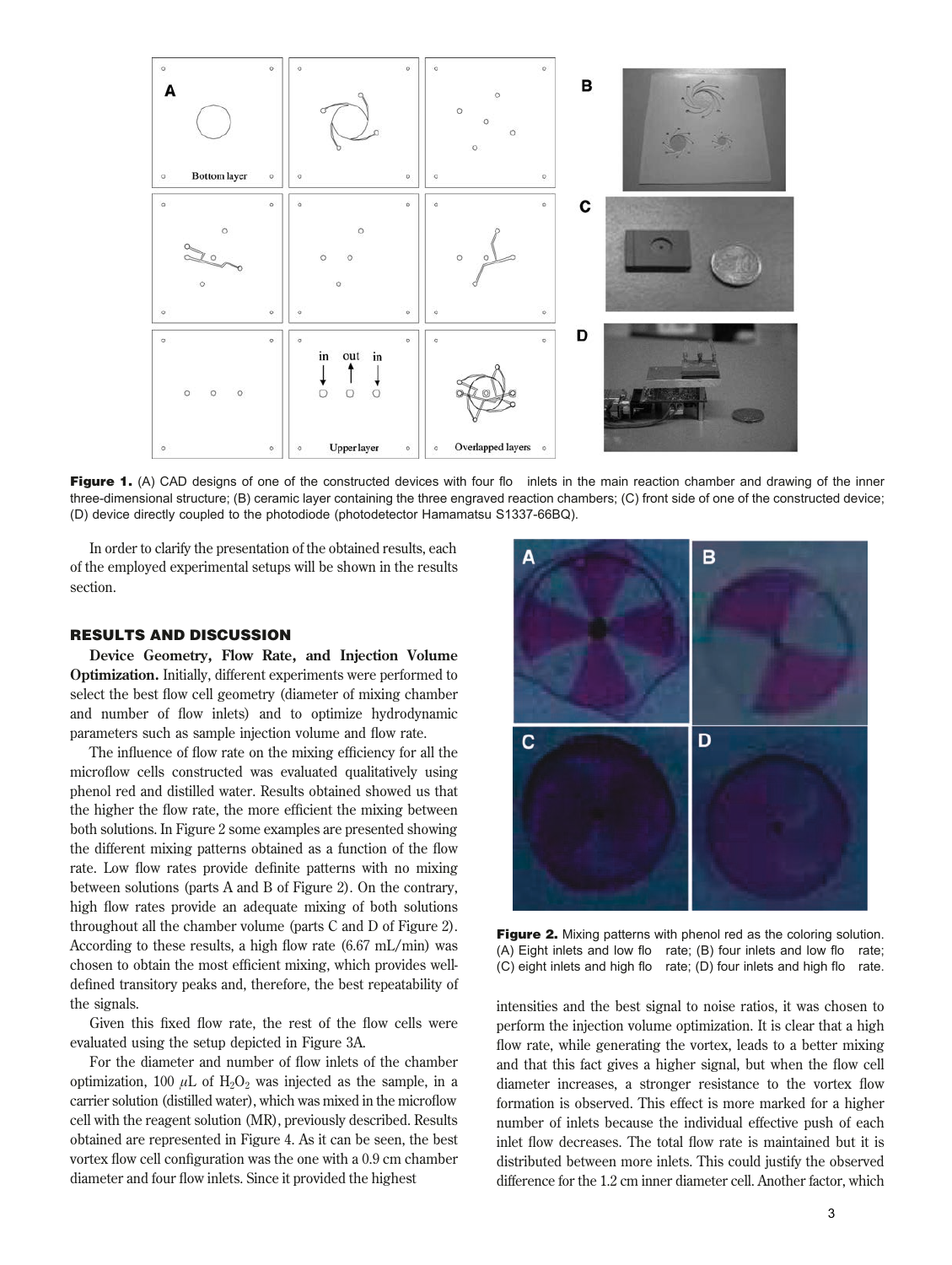

Figure 3. (A) Flow manifold used to optimize the device geometry, the injection volume, and the flo rate. (B) Flow manifold used to optimize the luminol solution concentration and pH and the  $H_2O_2$  solution concentration.



**Figure 4.** Optimization of the LTCC vortex configuration In parentheses are the number of flo inlets to the flo chamber. Injection volume, 100  $\mu$ L; H<sub>2</sub>O<sub>2</sub> concentration, 97.9 mM; flo rate, 6.67 mL/ min. *D*, cell diameters of 1.2, 0.9, and 0.45 cm, which, respectively, correspond to 271, 152, and 38 *µ*L cell volumes.

would explain the signal decrease for the highest diameter cell would be the dilution of the sample as the injected volume is divided in four fractions before reaching the cell. These negative effects are not so important for the 1.2 cm diameter cell with four inlets (where two inlets are for reagents and two inlets are for the sample). Therefore, for 1.2 and 0.9 cm and four inlets, the signals are similar, whereas for 0.45 cm the signal significantly decreases for four and eight inlets. This is related to the smaller measurement area and the shorter sample residence time inside the cell for a certain injection volume.

The effect of increasing the injection volume on the signal was evaluated using a  $H_2O_2$  concentration of 97.9 mM and working with the previously optimized conditions. It was observed that working with volumes higher than 50 *µ*L led to auto-quenching effects on the CL reaction, diminishing the signal intensity. For this reason, the following experiments regarding the cobalt determination were performed with this sample volume.

**Microsystem for the Determination of**  $Co^{2+}$ **. Once the** hydrodynamic parameters and the microflow cell configuration were selected, a procedure for the cobalt determination was designed as a demonstration of the microsystem functionality. The manifold proposed is depicted in Figure 3B. Cobalt standard solutions were injected in a distilled water carrier solution. A new reagent solution was prepared online by mixing luminol and  $H_2O_2$ solutions in a methacrylate T-junction previous to the LTCC vortex



**Figure 5.** Cobalt calibration curve. Experimental conditions: 50 *µ*L of  $Co^{2+}$ ; luminol 1.5 mM at pH = 10; H<sub>2</sub>O<sub>2</sub> concentration, 97.9 mM; flo rate, 6.67 mL/min. Injections are in triplicate.

entrance. Throughout all the experiments, an injection volume of 50  $\mu$ L of a 80  $\mu$ M Co<sup>2+</sup> solution was injected as a sample solution.

In order to determine the optimal concentration of luminol, it was initially varied from 0.06 to 2.5 mM, while maintaining the concentration of the  $H_2O_2$  solution at 97.9 mM. The signal intensity increases with the concentration of luminol; therefore, a value of 1.5 mM was chosen as the optimum as a compromise situation between the maximum intensity signal and the high consumption of reagent.

Another parameter affecting the signal intensity is the pH of reagent solution. Four pH values of the luminol solution (between  $9.5-11.0$ ) were tested, and the highest signal was obtained when the pH was adjusted to 10 at the previously optimized experimental conditions.

Finally, the effect of the  $H_2O_2$  solution concentration on the signal was tested. As it is commonly found in the literature, the highest signals were obtained when a 97.9 mM concentration was employed.

Once all the experimental conditions were optimized, the analytical features of the proposed microsystem to determine  $Co<sup>2+</sup>$ in aqueous solutions were established. Standard solutions of this metal between  $2 \mu M$  and  $200 \text{ mM}$  were injected for triplicate analysis in the system to obtain the calibration parameters. The experimental results, depicted in Figure 5, showed a linear response between 2 and 20  $\mu$ M.  $I(mV) = -0.4(\pm 0.1) +$  $0.24(\pm 0.02)[\text{Co}^{2+}]$  ( $r > 0.993$ ).

The limit of detection, calculated as 3 times the standard deviation of the blank signal, was  $1.1(\pm 0.3)$   $\mu$ M ( $n = 10$ ). Results